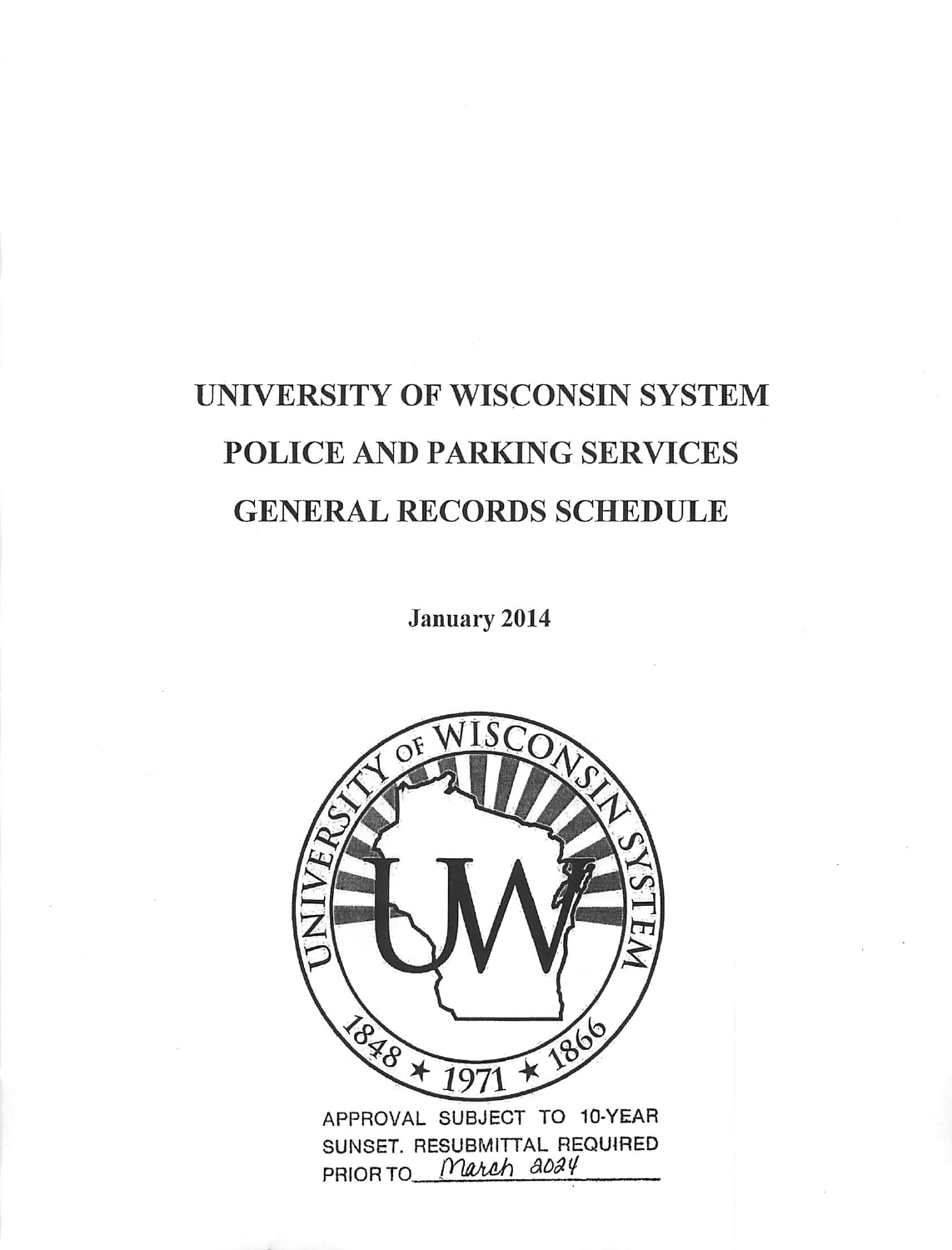# *I. INTRODUCTION AND PURPOSE*

The University of Wisconsin System comprises fifteen distinct institutions, many of which create and receive records that are similar in purpose and utility. In the interest of efficiency, therefore, this records schedule identifies categories ofrecords that are common to all University of Wisconsin institutions, so as to avoid making each institution secure a distinct retention schedule for the same categories of records.

Police authority for the University System is granted to the Board of Regents by Wis. Stat. ch. 36.11 (2). All campuses have some form of police and parking services, but the administrative location of those services varies between institutions. Some campus police units are composed of sworn officers, others are mainly security units. The University Colleges contract for police services with their local communities. Some police activities may be shared with local law enforcement agencies. Parking Services are included inthis schedule due to their ability to issue citations and to the fact that they may, on some campuses, be part of Police Services.

# n. scope

The record schedules described within this document include the following records: Annual reports / Administrative records Incident reports / Case files **Citations** Security files Communications records

It does NOT include personnel records, employee background checks, or financial and budget records for which other UWS general schedules have been established. Consult with your campus records manager for the applicable schedules.

It applies to all police and parking services records, regardless of paper or electronic format. Police and Parking records may contain confidential information. Police and Parking records may contain personally identifiable information (Wis. Stat. ch. 19.62(5)).

Many police records are now created and/or maintained in an electronic format. Such electronic record-keeping systems must comply with Wis. Admin. Code ch. Adm 12, the University of Wisconsin System Regent Policy Document 3-2 sec. 4.6 on electronic records, and relevant FERPA regulations.

# *m. GUIDELINES APPLICABLE TO THIS GRS:*

# A. Preservation of Historic Records.

Historic records are those that must be retained indefinitely because of their historical character. Historic records stored only in electronic form must comply with the legal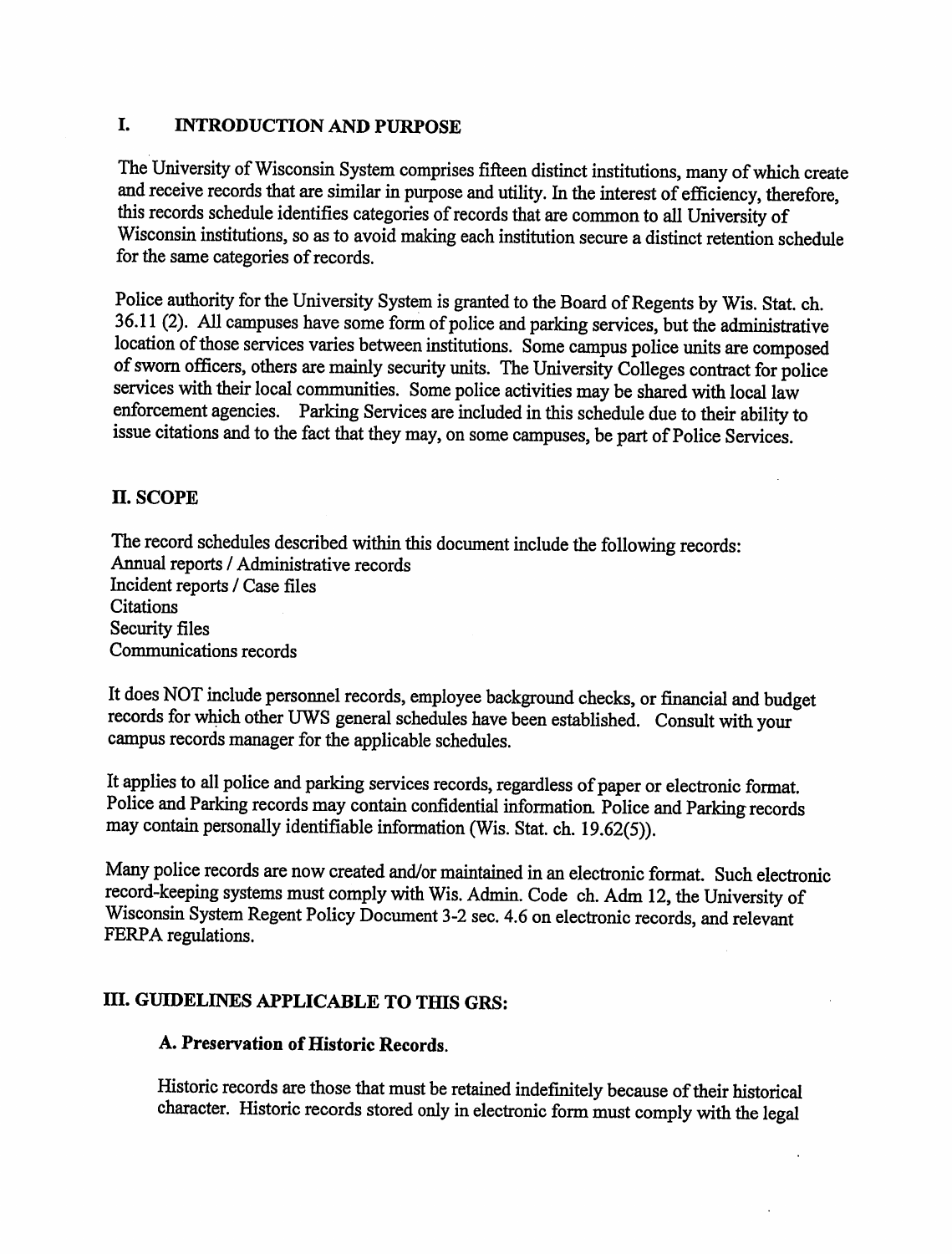requirements set forth in: Regent Policy Document 3-2: University of Wisconsin System Public Records Management; and Wis. Admin. Code ch. Adm 12: Electronic Records Management-Standards and Requirements. It is expected that Police and Parking Services records will rarely be classified as historic records.

#### *B. Use ofthe Records Series Approach.*

The records schedules included within this document were developed using the "records" series" approach defined in Wis. Stat. ch. 16.61(2)(c).

#### *C. Destruction Authorization.*

The records schedules included within this document establish minimum retention periods for each type of record. The disposition of each record is assumed to be destruction after its minimum retention period.

#### *D. Records to be Retained.*

In accordance with Wisconsin law, records to be retained are those defined as in the Wisconsin Statutes as "public records," that are made or received by any university employee in connection with the transaction of university business. See by Wis. Stat. ch.  $16.61(2)$  (b). Public records do not include the following:

1. Duplicates maintained by a university employee only for convenience or reference and for no other substantive purpose.

2. Unsolicited notices or invitations which are not related to any official action taken, proposed, or considered by the University of Wisconsin System.

3. Drafts, notes, preliminarycomputationsand like materials intended for personal use by an individual university employee or prepared by a university employee in the name of the person for whom the employee is working.

4. Routing slips and envelopes.

5. Materials that are purely the personal property of a university employee and have no relation to his or her office.

Records that are not "public records" under the definition may be destroyed at the discretion of university administrators.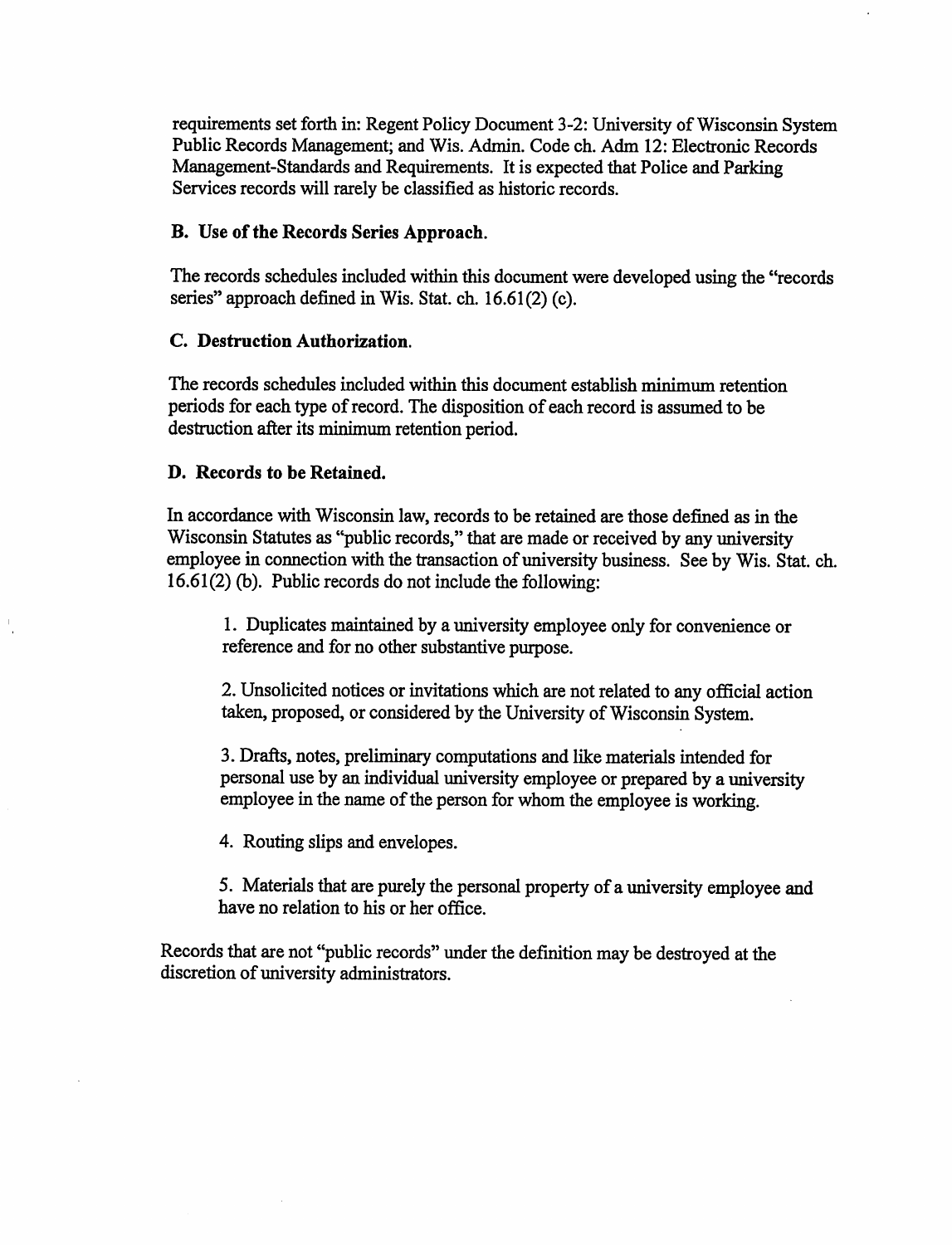# IV. CONDITIONS AFFECTING FINAL DISPOSITION

All recommended dispositions provided within this schedule may be carried out by University of Wisconsin administrators - except that records may not be destroyed where required to be retained by law or policy including, but not limited to, a pending public records request, lawsuit, or audit.

Retention periods and recommended disposition are based on Wisconsin Supreme Court rules (SCR chapter 72), the Department of Administration "General Schedule for County Governments", and Public Records Board approved retention schedules for police services submitted previously by individual University of Wisconsin system campuses.

While many Parking and Police Services records are open under Open Records laws, they are normally handled in a confidential manner. This schedule endeavors to insure that they are disposed of in an equally confidential manner.

# *I. Parking Services*

#### *UWPP100 Parking Services Annual Report*

Annual report of the activities of the campus parking services.

Retention Time Period

| Original:        | $CR + 5$ fiscal years (EVT=Creation)          |
|------------------|-----------------------------------------------|
| Copies:          | Do not retain duplicates longer than original |
| Disposition:     | Transfer to University Archives               |
| PII:             | N٥                                            |
| Confidential: No |                                               |

*UWPP101 Parking Director's Correspondence and Administrative Files* Correspondence and files of the Director of Parking Services which may contain information of long-term value - such as planning materials for new parking areas, policy information, and administrative matters. Files may include campus parking oversight committee materials.

Note: Some institutions may consider some or all of these records to have archival value; consult your institution's archives for additional information.

Retention Time Period

| Original:        | $CR + 5$ years (EVT=Creation)                                         |
|------------------|-----------------------------------------------------------------------|
| Copies:          | Do not retain duplicates longer than original                         |
|                  | Disposition: Destroy or Transfer to Archives per institutional policy |
| PII:             | N٥                                                                    |
| Confidential: No |                                                                       |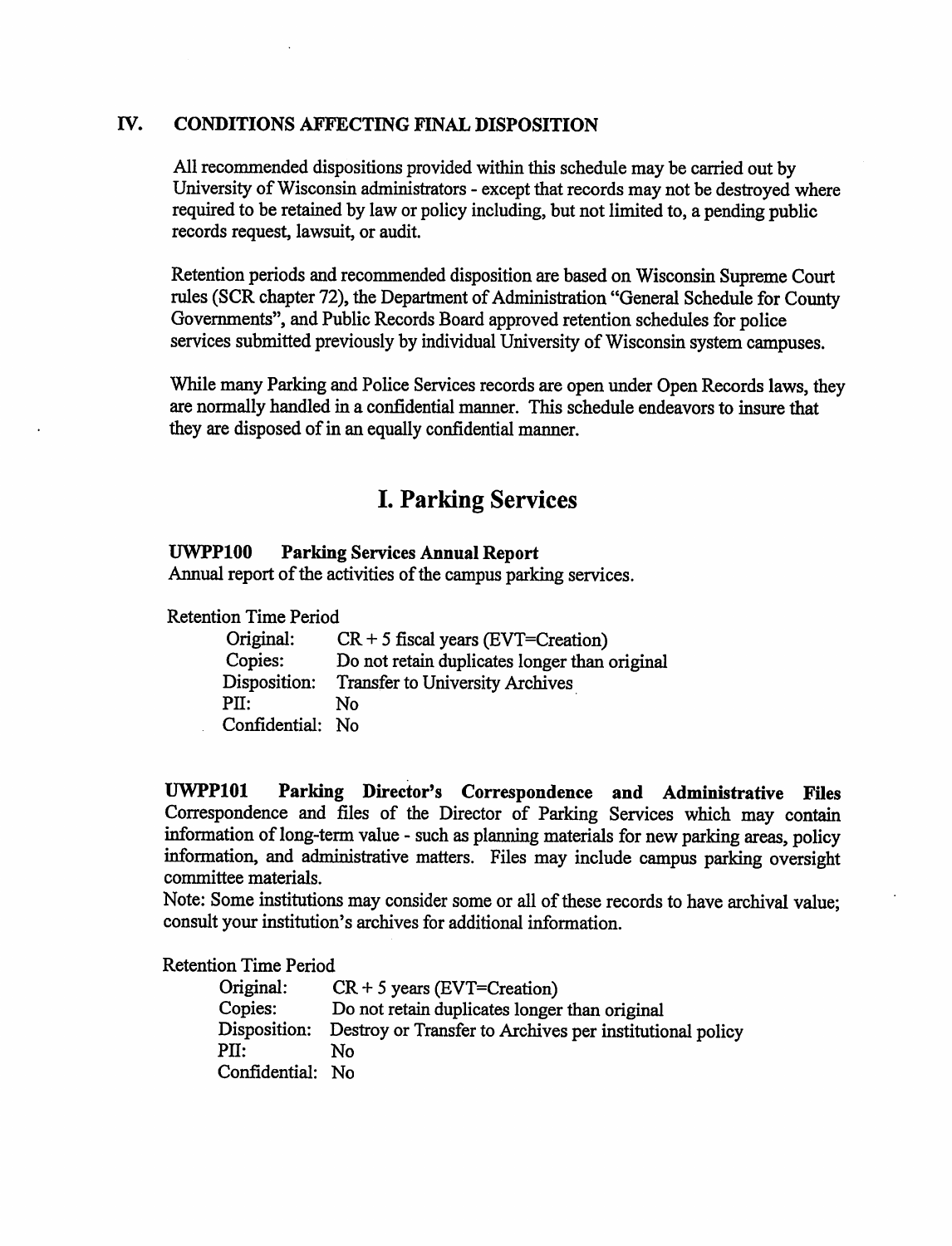#### *UWPP102 Parking Permit Registration Forms*

Forms containing information needed to register a vehicle for parking on campus. They will include name and address of the vehicle owner. They may include information for payroll deduction of fees, campus parking assignments, and campus identification numbers. Persons may include, but are not limited to, students, staff, or guests.

Retention Time Period

| Originals:    | Current year $+5$ fiscal years                |
|---------------|-----------------------------------------------|
| Copies:       | Do not retain duplicates longer than original |
| Disposition:  | Destroy confidential                          |
| PII:          | Yes                                           |
| Confidential: | - No                                          |

#### *UWPP103 Parking Citations*

Official copies of citations for parking violations on campus. Format may be paper or electronic.

Retention Time Period

| Original:        | $CR + 5 \text{ years}$ (EVT=Creation)         |
|------------------|-----------------------------------------------|
| Copies:          | Do not retain duplicates longer than original |
| Disposition:     | Destroy confidential                          |
| PII:             | Yes                                           |
| Confidential: No |                                               |
|                  | .                                             |

Note: While this series is subject to legal and open records requests, it should be managed in such a way that confidentiality of information is otherwise maintained

#### *UWPP104 Parking Citation Appeals*

Correspondence appealing parking violations and requesting waiver of fees and/or other penalties. Format may be paper or electronic.

Retention Time Period

| Original:        | Date of citation payment or closure $+6$ fiscal years |
|------------------|-------------------------------------------------------|
| Copies:          | Do not retain duplicates longer than original         |
| Disposition:     | Destroy confidential                                  |
| PII:             | Yes                                                   |
| Confidential: No |                                                       |

#### *UWPP105 Parking Wait Lists*

Lists of persons waiting for assigned parking spaces. Format may be paper or electronic.

Retention Time Period Original: Current list Copies: Do not retain duplicates longer than original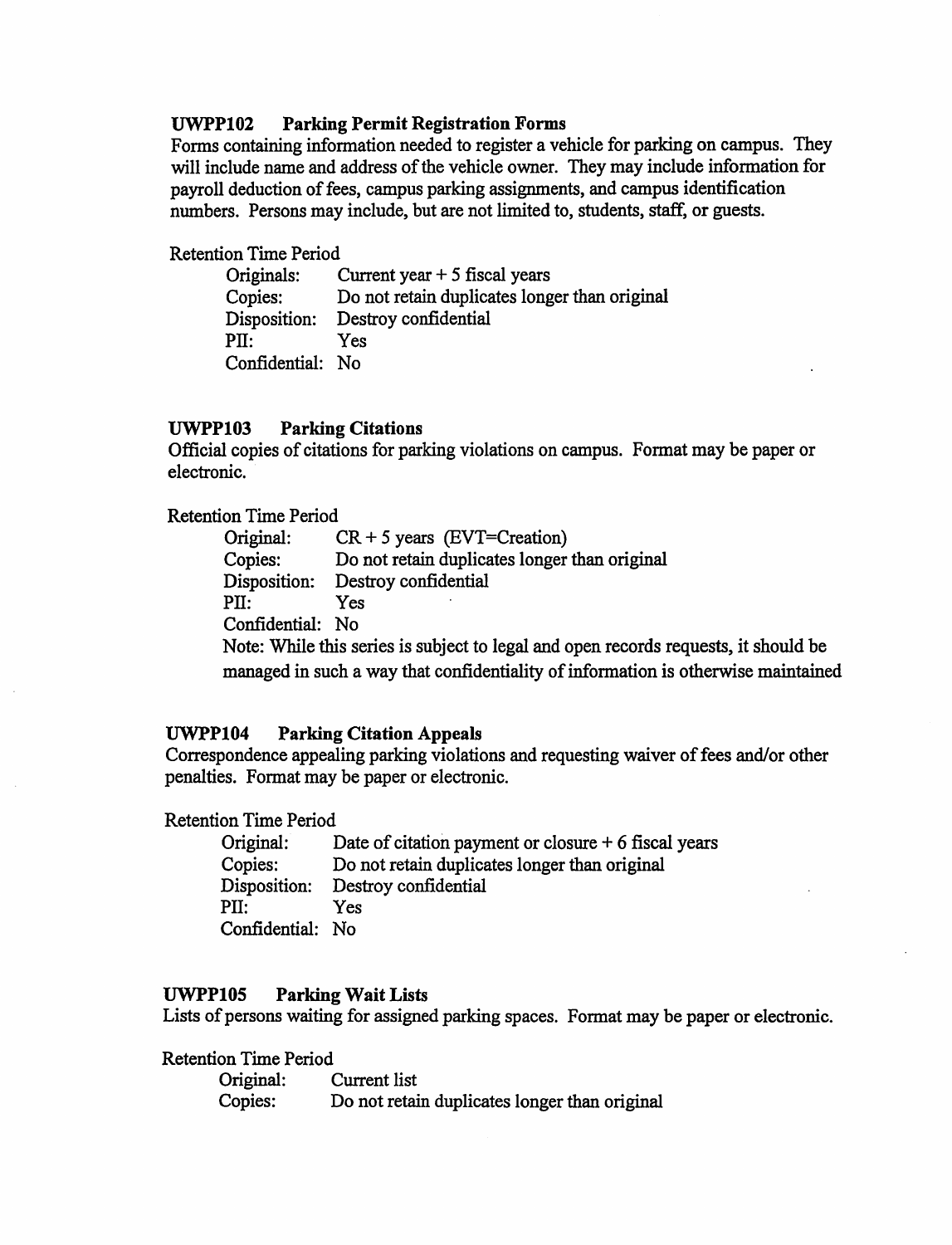Disposition: Destroy when superseded PII: Confidential: No Yes

# *II. Police Services*

#### *UWPP200 Police Services Annual Report*

Annual report of the campus police services.

Retention Time Period

| Original:    | $CR + 5$ fiscal years (EVT=Creation)          |
|--------------|-----------------------------------------------|
| Copies:      | Do not retain duplicates longer than original |
| Disposition: | <b>Transfer to University Archives</b>        |

#### *UWPP201 Police Chief Correspondence and Administrative Files*

Correspondence and files of the Chief of Police Services and other office files which may contain policy documents, letters, and administrative information of long-term value. Note: Some institutions may consider some or all of these records to have archival value; consult your institution's archives for additional information.

Retention Time Period

| Original:        | $CR + 5$ years (EVT=Creation)                            |
|------------------|----------------------------------------------------------|
| Copies:          | Do not retain duplicates longer than original            |
| Disposition:     | Destroy or Transfer to Archives per institutional policy |
| $\rm{PII}:$      | N٥                                                       |
| Confidential: No |                                                          |

#### UWPP202 *Citations*

Citations are tickets written for ordinance and non-criminal traffic violations.

Retention Time Period

| Originals:       | $CR + 5$ years (Creation)                     |
|------------------|-----------------------------------------------|
| Copies:          | Do not retain duplicates longer than original |
| Disposition:     | Destroy confidential                          |
| $\rm{PII}:$      | Yes                                           |
| Confidential: No |                                               |

#### *UWPP203 Case files*

These records may be called incident reports, investigation reports, offense reports, juvenile police reports or case files. They may include reports on juvenile offenders, misdemeanors (including criminal traffic incidents), and felonies. They may include evidence reports, photographs, mugshots, etc.Cases may be open or closed. Campuses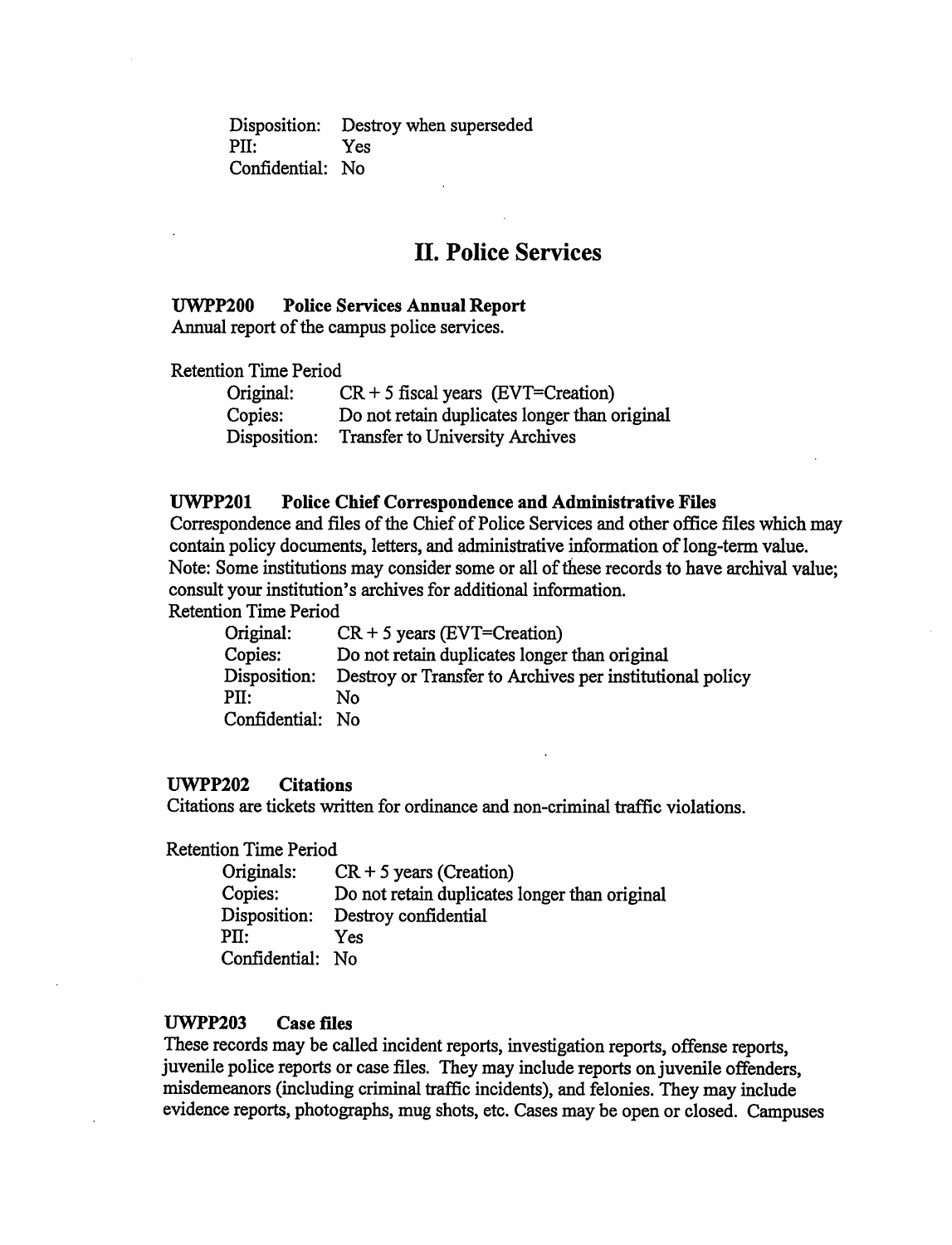may, per local policy, keep homicide and sexual assault cases permanently. Selected cases may have historical value.

Retention:

|      | 203A Juvenile Offender Misdemeanor Case Files                                                       |
|------|-----------------------------------------------------------------------------------------------------|
|      | Open cases should be retained until closed or have passed the statute of                            |
|      | limitations for the charge                                                                          |
|      | Closed cases retention: EVT+ 4 years (EVT=18 <sup>th</sup> birthday)                                |
| 203B | Juvenile offenders - Felony Case files                                                              |
|      | Open cases should be retained until closed or have passed the statute of                            |
|      | limitations for the charge                                                                          |
|      | Closed cases retention: EVT+ 8 years (EVT= $18th$ birthday)                                         |
|      |                                                                                                     |
|      | 203C Adult Misdemeanor Case Files                                                                   |
|      | Open cases should be retained until closed or have passed the statute of                            |
|      | limitations for the charge                                                                          |
|      | Closed cases retention: $EVT + 25$ years $(EVT = Date \ of \ incident)$                             |
|      | 203D Adult Felony Case Files                                                                        |
|      | Open cases should be retained until closed or have passed the statute of                            |
|      | limitations for the charge                                                                          |
|      | Closed cases retention: $EVT + 25$ years ( $EVT =$ Date of incident)                                |
|      |                                                                                                     |
|      | Disposition (all case file types): Destroy confidential                                             |
|      | PII (all case file types):<br>Yes                                                                   |
|      | Confidential: Some, see e.g., Wis. Stats. ch. 19.35(1)(a)2 (personally identifiable                 |
|      | $\mathbf{r}$ , and the state $\mathbf{r}$ , and the state $\mathbf{r}$ , and the state $\mathbf{r}$ |

information that would endanger safety or security), ch. 19.36(8) (identities of law enforcement informants), ch. 48.396 (juvenile justice records); ch. 51.30 (mental health records)

# *UWPP204 Officer and Department activity reports*

These records cover daily and weekly logs/reports of officer activities, including work schedules and court rosters.

| <b>Retention Time Period</b> |            |  |
|------------------------------|------------|--|
| O <sub>minol</sub>           | $CD + 2$ . |  |

 $\ddot{\phantom{a}}$ 

| Originals:       | $CR + 3$ years (EVT=Creation)                 |
|------------------|-----------------------------------------------|
| Copies:          | Do not retain duplicates longer than original |
| Disposition:     | Destroy                                       |
| PII:             | N٥                                            |
| Confidential: No |                                               |

## *UWPP205 Campus security activities records*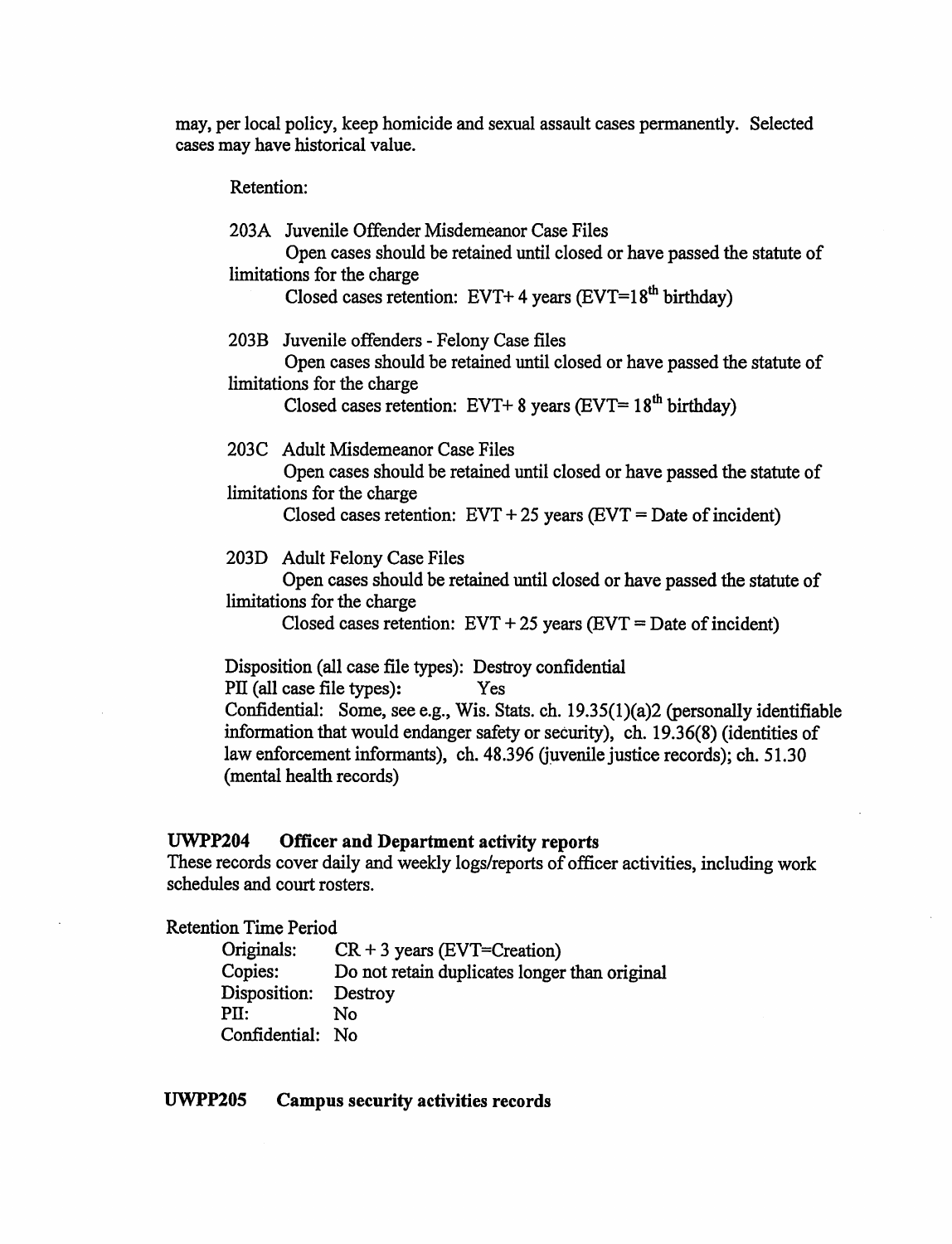Records in this series include bicycle license registrations, motor vehicle lockouts, room lockouts, ride-along programs, motor vehicle and driver authorizations, and similar activities.

Retention Time Period

Original:  $EVT + 3$  years  $(EVT =$  occurrence of activity or creation of the record Copies: Do not retain duplicates longer than original Disposition: Destroy PH: Yes Confidential: No

#### *UWPP206 Dispatch and radio logs*

Records of requests for police assistance and police responses, often in electronic format.

Retention Time Period

| Original:     | $CR + 120$ days (EVT=Creation)                |
|---------------|-----------------------------------------------|
| Copies:       | Do not retain duplicates longer than original |
| Disposition:  | Destroy confidential                          |
| $\rm{PII}:$   | Yes                                           |
| Confidential: | Some (see Wis. Stat. ch. $19.35(1)(a)2$ )     |

#### *UWPP207 Security Video/Audio Surveillance Records*

Video or audio associated with facility related surveillance of persons entering, using, or departing campus buildings or property.

#### Retention Time Period

Original:  $CR + 120 \text{ days}$  (EVT=Creation; PRB has established a 120-day minimum to meet requirements of Wis. Stat. ch. 893.80.) Copies: Do not retain duplicates longer than original Disposition: Destroy PII: Yes Confidential: No

NOTE 1: If a surveillance record is requested for an investigation, a retention of 3 years from the date the investigation is closed is established for the portion of the surveillance copied.

NOTE 2: If a surveillance record is used in the prosecution of a case, the record becomes part of the case file and subject to the retention period for that type of case file.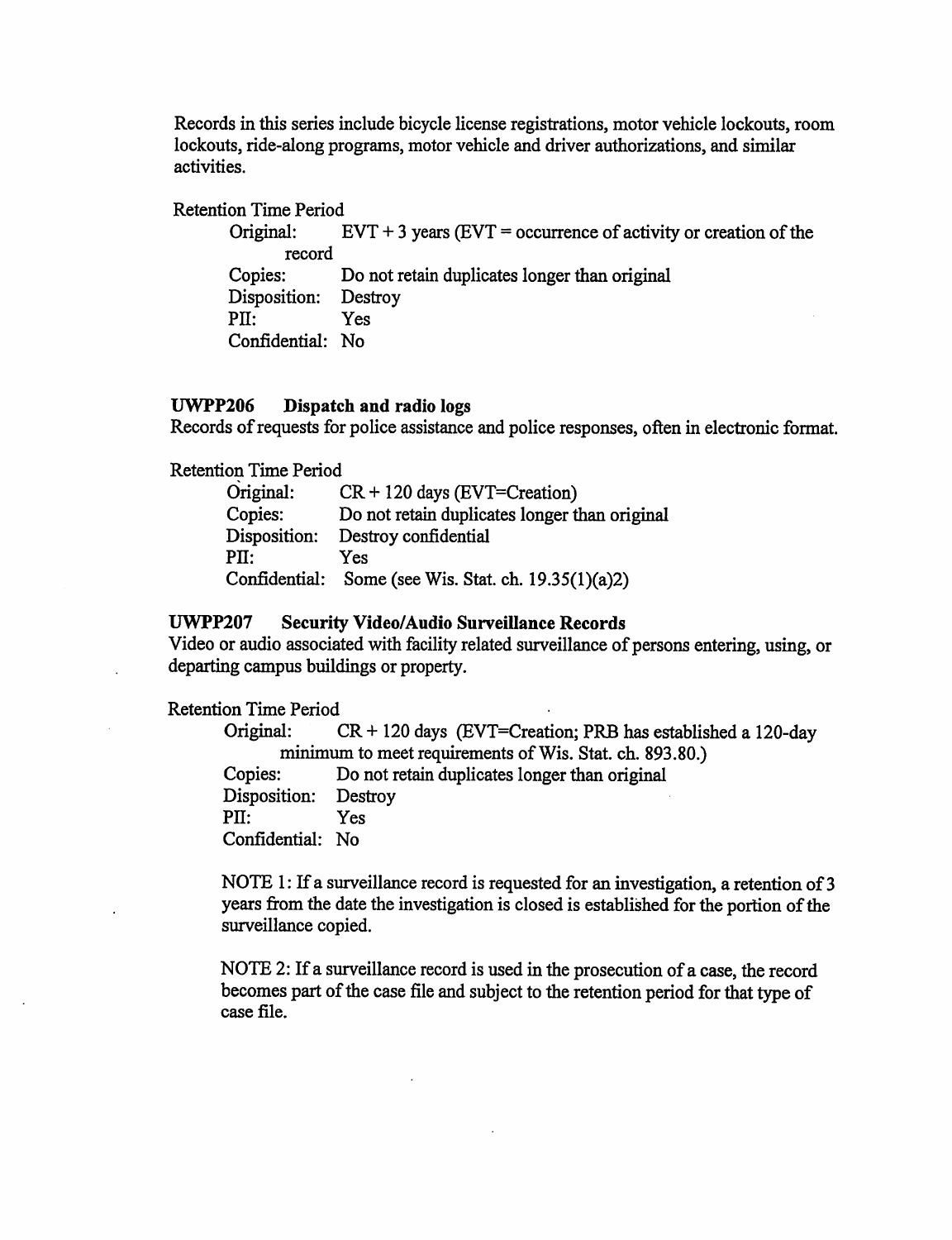# *UWPP208 Access Cards, Keys, Official Identification Badges Rosters*

Lists of those University employees who have access cards and/ or keys for University facilities and those who have official identification (i.e.name badges, university photo identification cards). Employees shall report missing cards/keys and /or identification as needed and shall surrender such items at the end of employment. Format may be a paper or electronic.

#### Retention Time Period

Original: Current list Copies: Do not retain duplicates longer than original Disposition: Retain for 6 months after (event) date the card/key is returned or reported lost; destroy PII: Yes Confidential: No

#### *UWPP209 Field Training Files*

Field training is a requirement of all new employees and conducted during their probationary periods. If the field training is not completed successfully, the individual is terminated. The content of the field training is part of the National Field Training Program used by many law enforcement agencies. It is a twelve week process. UW Police Policy states that successful candidates for staff positions on UW Police forces must meet the standards of the training program. Files are maintained on both successful and unsuccessful candidates. Training files of successful candidates are not included in their official personnel files.

Retention Time Period

| Original:    | $EVT + 7$ years ( $EVT =$ date of termination) |
|--------------|------------------------------------------------|
| Copies:      | Do not retain duplicates longer than original  |
| Disposition: | Destroy confidential                           |
| PH:          | Yes                                            |
|              | Confidential: Yes (UWADM 014)                  |

#### *UWPP210 Clery Act Report Files*

This series consists of information complied for Clery Act for Higher Education (20 U.S.C. 1092(f)) reports. It includes a daily occurrence log that describes case  $\#$ , date/time, case type, location, address, status and occurrence and other documents used inthe preparation of the annual report. Official copy may be created and/or held at a higher administrative level.

Retention Time Period

| Original:            | $CR + 7$ years (Creation)                                   |
|----------------------|-------------------------------------------------------------|
| Copies:              | Do not retain duplicates longer than original               |
| Disposition:         | Destroy daily logs. Annual reports should be offered to the |
| University Archives. |                                                             |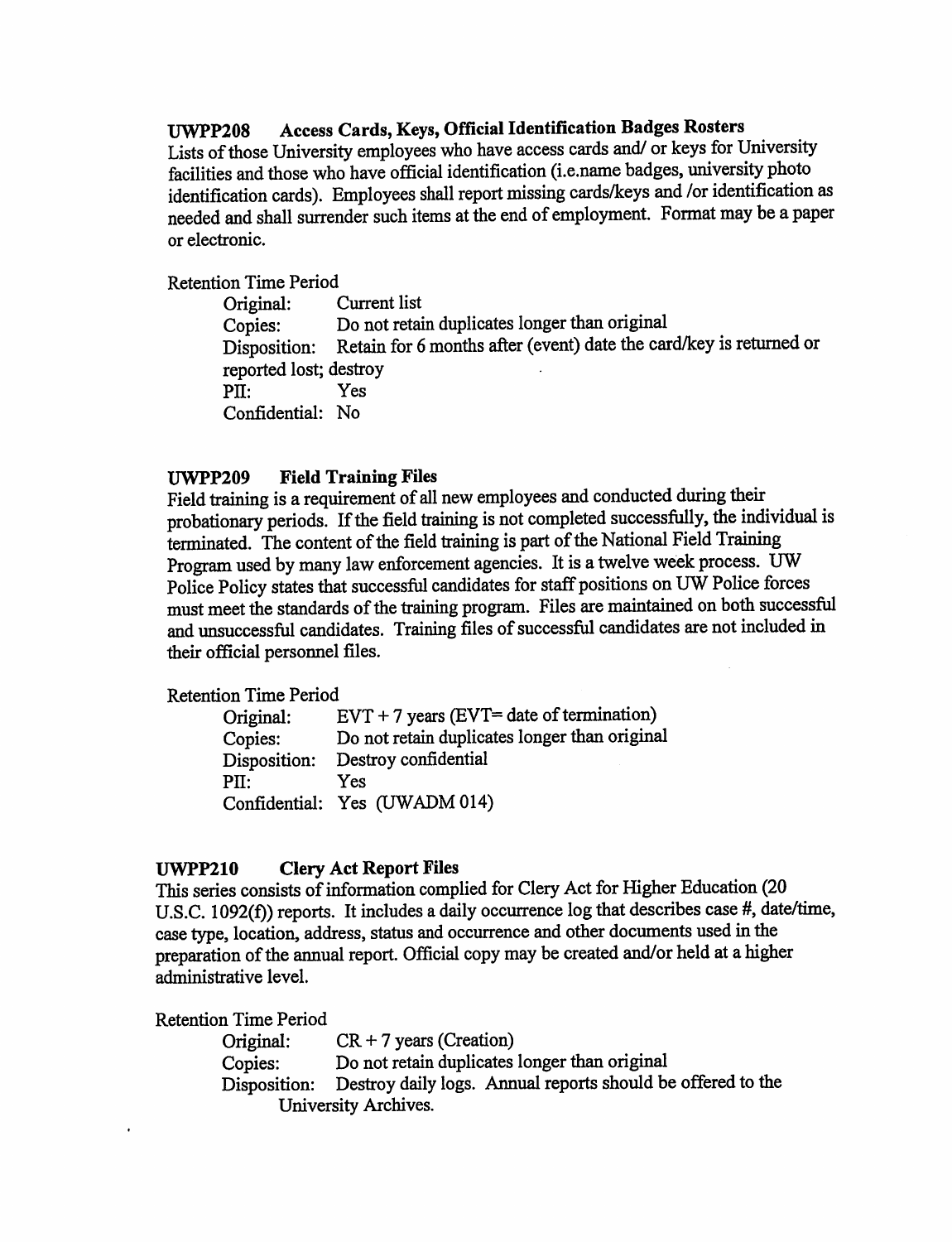PH: No Confidential: No

#### *UWPP211 Uniform Crime Reports*

Monthly statistical report sent to the Wisconsin Department of Justice, which compiles a state report that is sent to the U.S. Office of Justice Statistics.

Retention Time Period

Original: CR + 3 years (Creation) Copies: Those held by other campus offices may be destroyed when no longer needed for administrative purposes. Disposition: Destroy<br>PII: No  $PII:$ Confidential: No

 $\frac{1}{\sqrt{2\pi}}$  *MAR* 052014  $\frac{1}{\sqrt{2\pi}}$  **3**/H/H<br>State Archiver